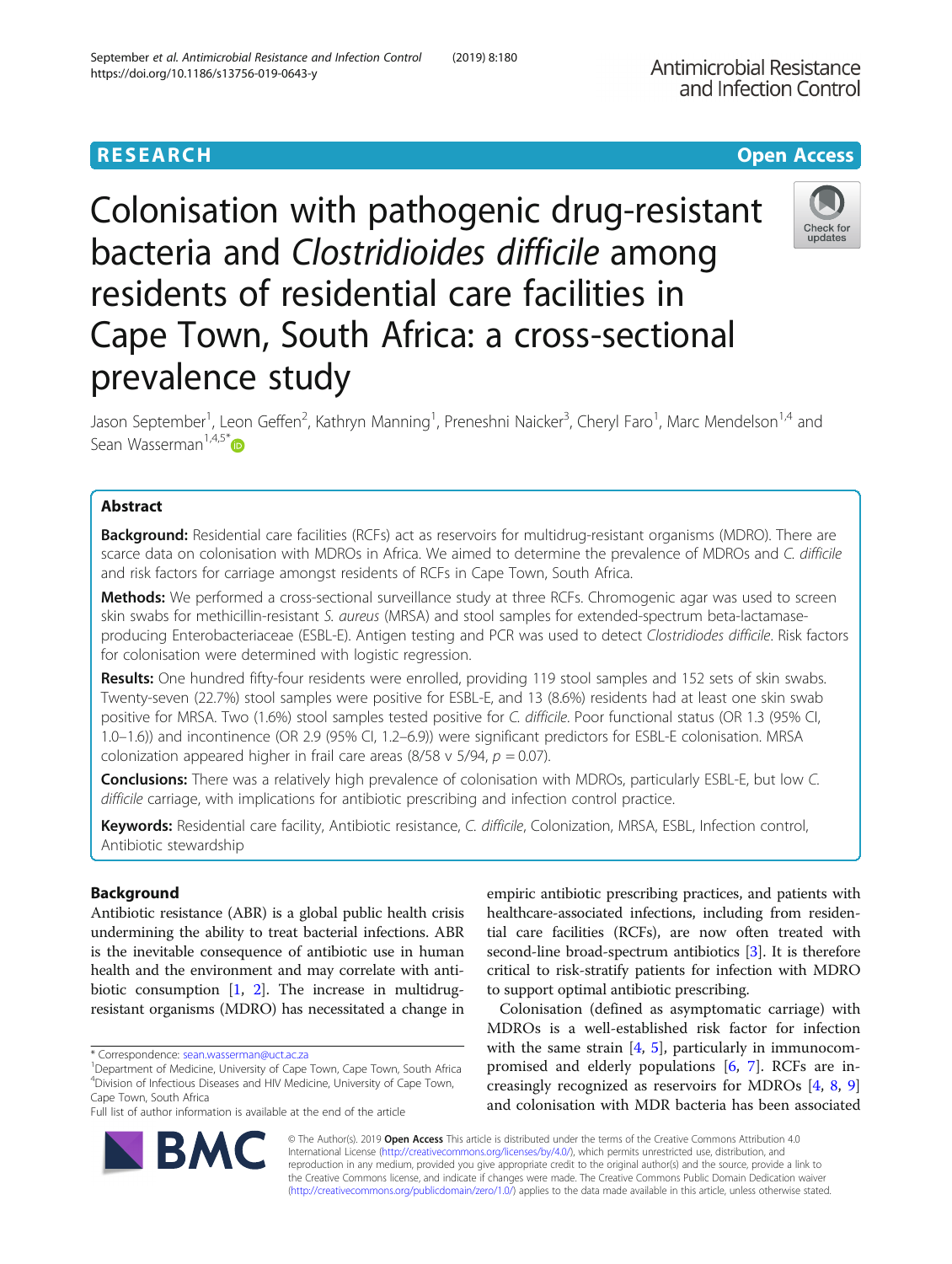with outbreaks after referral of RCF residents to acute care facilities [\[10](#page-6-0)]. Additionally, residents of RCFs in high income countries have high rates of Clostridioides difficile (previously Clostridium difficile) colonisation [[11\]](#page-6-0) and are susceptible to *C. difficile* infection (CDI) because of advanced age and frequent antibiotic use [[12](#page-6-0)].

ABR is common in South African referral hospitals. Up to 70% of K. *pneumoniae* bloodstream isolates are extended-spectrum beta-lactamase (ESBL) producing strains [[13\]](#page-6-0), defined as being resistant to beta-lactam antibiotics, including third-generation cephalosporins such as cefotaxime, ceftriaxone, and ceftazidime. Almost a quarter of Staphylococcus aureus bloodstream infections at one tertiary academic centre were resistant to cloxacillin (methicillin-resistant S. aureus, MRSA) [[13\]](#page-6-0). There are no published data on the prevalence of colonisation with MDROs or *C. difficile* amongst residents of RCFs in South Africa, but this is needed to guide recommendations for empiric antibiotic prescribing and infection control practices in these facilities. We performed a cross-sectional microbiological prevalence survey at three RCFs in Cape Town, South Africa, to determine the prevalence of colonization with ESBL-producing Enterobacteriaceae (ESBL-E), MRSA and toxigenic C. difficile; and identify risk factors for colonization.

# Methods

# Study setting and population

There are approximately 30 RCFs in the Cape Town metropolitan area. The majority of these institutions are operated by a non-profit organisation, the Cape Peninsula Organisation for the Aged (CPOA), which operate 25 facilities with  $\sim$  3000 residents. We selected three facilities for inclusion in a cross-sectional prevalence survey. Facility selection was based on the following parameters: 1) a review of resident profiles (socioeconomic status, ethnicity) to approximate a broadly representative demographic sample of RCF residents; 2) availability of frail care facilities, which was not offered at all institutions; and 3) access to both public and private hospitals at different levels of care.

A random list of residents was generated at each facility, stratified by independent living and frail care areas. Frail care was defined as a specialised area in the RCF where residents require 24-h nursing care or supervision. These residents generally require assistance with activities of daily living (e.g. washing, dressing, eating), mobilisation, and taking of medicines [[14\]](#page-6-0). Residents identified from the random lists were approached for participation in the study. In addition to active recruitment, information leaflets were distributed and formal presentations were done at each facility to encourage participation. Residents (or their legal representative where appropriate) expressing interest in participating were asked to provide written/telephonic informed consent prior to enrolment.

#### Sources of data

Risk factors for colonisation with MDROs and C. difficile.

The following demographic and clinical data were collected at a single study visit through interviews and medical record reviews: presence of faecal/urinary incontinence, presence indwelling medical device, hospital exposure within last 6 months, systemic antibiotic exposure within the last 3 months, current use of proton pump inhibitors, functional and cognitive performance, presence of any skin ulceration, medical comorbidities (using the Charlson index), and any previous microbiological results in last 6 months. These were selected because of documented and putative associations with MDROs and C. difficile [[4,](#page-6-0) [6](#page-6-0), [9,](#page-6-0) [15](#page-6-0)–[17\]](#page-6-0). Functional performance was assessed using the Katz Index of Independence in Activities of Daily Living (Katz ADL) which evaluates ability to perform ADLs and plan selfcare [\[18](#page-6-0)]. Scores  $\leq$ 2 indicate severe functional impairment, 3-5 mild-to-moderate impairment, and 6 indicates independence. The presence of dementia was ascertained from medical records and through clinical assessment by the study doctor combined with simple screening tools (3-word recall) and the assessment of the facility nursing staff [[19](#page-6-0), [20\]](#page-6-0). All data were collected using standardised case report forms.

# Microbiological data

Skin swabs of nasal, axillary and inguinal areas were performed to screen for carriage of MRSA. Stool was collected from each participant to screen for colonisation with ESBL-E and toxigenic C. difficile. All specimens were processed at the National Health Laboratory Services (NHLS) clinical microbiology laboratory at Groote Schuur Hospital, Cape Town. Skin swabs and stool samples were plated onto chromogenic screening agar, ChromID MRSA and ChromID ESBL agar plates (bio-Mérieux, Marcy I'Etoile, France). After incubation, suggestive colonies were identified and antibiotic susceptibility testing was performed using the Vitek 2 System (bioMérieux), and interpreted with Clinical Laboratory Standards Institute (CLSI) 2017 criteria. We did not screen for vancomycin-resistant Enterococci due to low prevalence in South African hospitals. Although carbapenem-resistant Enterobacteriaceae were not specifically screened for, these are also detected on the ChromID ESBL agar plates. An automated nucleic acid amplification test, Xpert C. difficile (Cepheid, Sunnyvale, CA, USA) was initially used to screen for toxigenic C. difficile in stool samples. This was later changed to a two-step algorithm where samples were screened with the dual antigen (glutamate dehydrogenase (GDH) and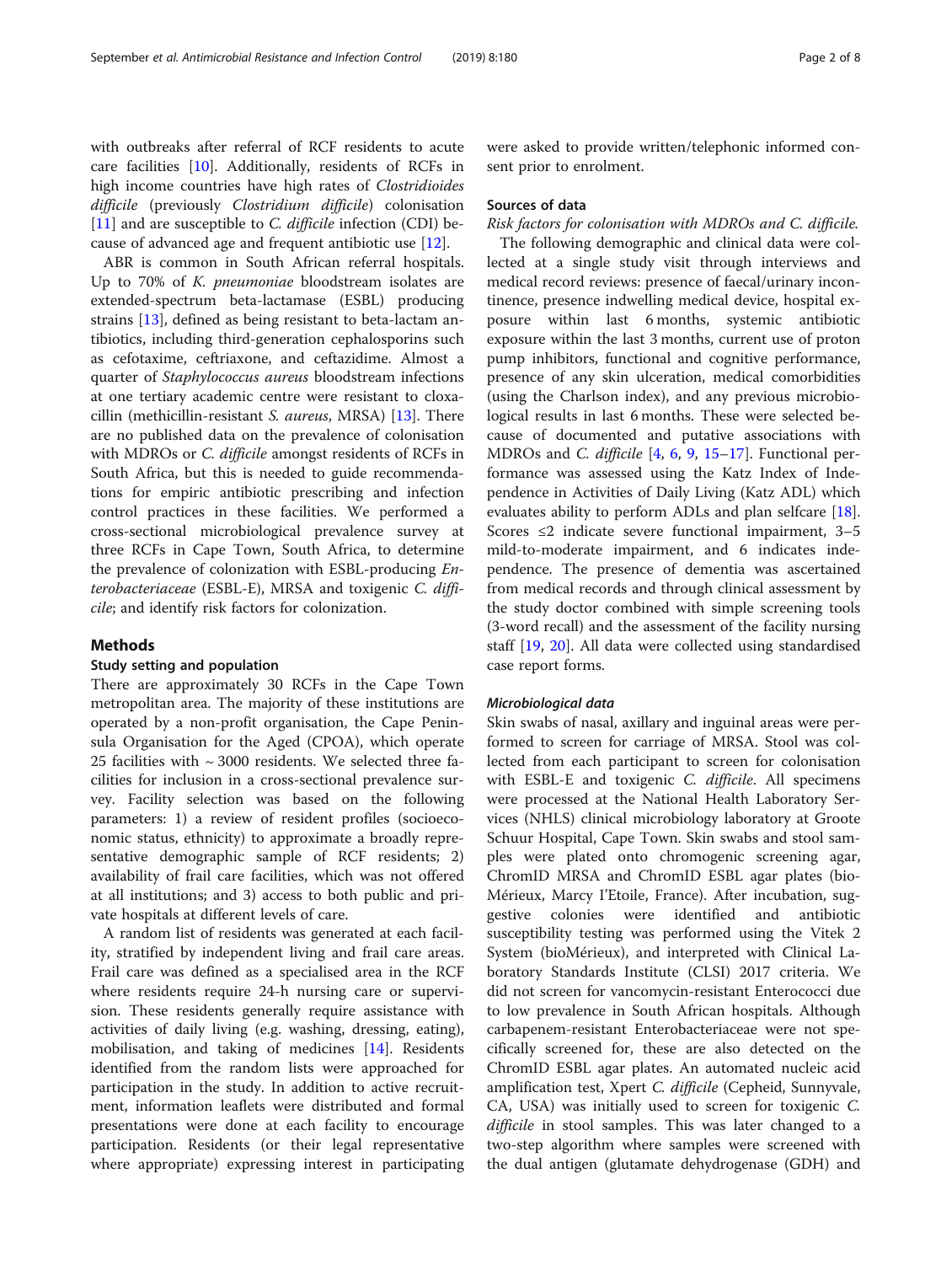toxins A and B) with a C. Diff Quik Chek Complete test (TechLab, Blacksburg, VA, USA). C. difficile carriage was defined by positivity of both GDH and toxin assays; GDH-positive and toxin-negative samples reflexed to Xpert C. difficile testing.

#### Analysis

The primary outcome measure was the proportion of residents colonised with MDROs and toxigenic C. difficile. Assuming a combined population of  $\sim$  420 residents at the recruitment facilities, a sample size of 150 was planned to detect an ESBL-E colonisation prevalence of 20% with 5% precision. Associations between MDRO colonisation and participant characteristics were identified using the Wilcoxon rank sum test for continuous variables and  $\chi^2$  test for categorical variables. Logistic regression was used to determine the risk factors associated with colonisation. Univariable analysis included the following pre-specified variables, plus significant associations identified in the descriptive analysis: hospitalisation and/or antibiotic exposure within the previous 3 or 6 months, non-ambulatory status, presence of pressure ulcers, and Charlson score. These variables were included in a multivariable model to adjust for potential confounding, using a backward stepwise selection strategy  $(P < 0.2)$ . We combined significant predictors and evaluated accuracy for predicting MDRO colonisation by calculating the area under the receiver operating characteristic curve (AUROC). Analysis was performed in Stata (Version 14.2; Stata Corp, College Station, Texas, USA).

# Results

#### Characteristics of study population

The combined population size of the three selected RCFs was 497, including 160 (32%) residents in frail care. Between March 2017 and April 2018, 172 (35%) residents were approached for participation: 18 declined and a total of 154 participants enrolled (Fig. S1 in supplementary material). The cohort included 59 (38%) residents from frail care and 95 from independent living areas. Median age was 79 years (interquartile range (IQR) 74–86) and 111 (72%) residents were female. Thirty-seven (24%) participants were bed- or chairbound and the majority ( $n = 102, 67\%)$  had Katz scores ≥5, indicating limited/no functional impairment. Fortyfive (29.2%) had a diagnosis of dementia; median Charlson score was  $1$  (IQR 0–2). Urinary incontinence was present in 56 (36%) of participants and faecal incontinence in 24 (16%). Median time in the residence at the time of study participation was 41 months (IQR 17–72). Eighteen (12%) participants had been admitted to hospital in the previous six months and 38 (25%) had received systemic antibiotics in the previous three months.

# Prevalence of colonisation with MDROs and C. difficile

Stool samples were obtained from 119 residents. ESBL-E colonisation was detected in 27/119 (23%; 95% confidence interval (CI), 16–31%), comprising the following organisms: E. coli (17/27 isolates, 63%), K. pneumoniae (5/27 isolates, 19%), E. cloacae (4/27 isolates, 15%), and a single participant with mixed growth of E. cloacae and E. coli. Additional resistance to ciprofloxacin was detected in 19% (5/27), piperacillin-tazobactam in 11% (3/ 27) and gentamicin in 30% (8/27) (Fig. [1](#page-3-0)). All isolates were susceptible to carbapenems.

One hundred fifty-two sets of skin swabs were collected. A set was defined as three single swabs used to sample the nares, axillae and groin from an individual participant. MRSA was recovered from 13/152 (9%; 95% CI, 9–14%) individuals. The frequency of MRSA colonisation according to sampling site was: nasal 47%, groin 33% and axillae 20%. Four (3%,  $n = 117$ ) participants had evidence of concurrent MRSA and ESBL-E colonisation.

Two (1.7%,  $n = 119$ ) stool samples from asymptomatic residents were positive for C. difficile; both detected using the GDH antigen and toxin assay  $(n = 81)$ . The remainder ( $n = 38$ ) were tested using a nucleic acid amplification test with no positive results.

#### Factors associated with MDRO colonisation

A significantly higher proportion of participants colonised with ESBL-E had urinary and/or faecal incontinence (59.3% vs. 33.7% in those not colonised;  $P = 0.02$ ) (Table [1\)](#page-3-0). The prevalence of ESBL-E amongst participants with incontinence was 34% (16 cases,  $n = 47$ ), and a 2.9-fold increased odds (95% CI 1.2–6.9) of EBSL-E colonisation with any form of incontinence. ESBL-E colonisation was also associated with lower Katz ADL scores; there was a 1.3-fold (95% CI 1.0–1.6;  $P = 0.03$ ) increased odds of colonisation for every 1-point reduction in the Katz ADL. Incontinence remained an independent predictor of ESBL-E colonisation on multivariable analysis, adjusted odds ratio (OR) 3.2 (1.3–8.1) (Table [2](#page-4-0)). ESBL-E colonisation was present in 53.3% (8 cases,  $n = 15$ ) of participants with a combination of incontinence plus Katz score  $\leq$  2, significantly higher compared to participants without either condition (13.8%; 9 cases,  $n = 65$ ). However, the discriminatory value of this risk factor combination was poor with AUROC 0.67 (95% CI 55–78). Colonized individuals were observed to have a higher median Charlson score  $(2 \text{ v } 1, p = 0.06)$ . There were no other associations between pre-specified risk factors and colonisation with ESBL-E (Table [1](#page-3-0)).

As shown in Table [3](#page-4-0), participants colonised with MRSA had resided in their respective facilities for significantly less time compared to those who were not colonised with MRSA (20.9 vs 44.2 months;  $P = 0.04$ ). There was a numerically higher proportion of MRSAcolonised individuals in frail care areas (61.5% vs. 36.0%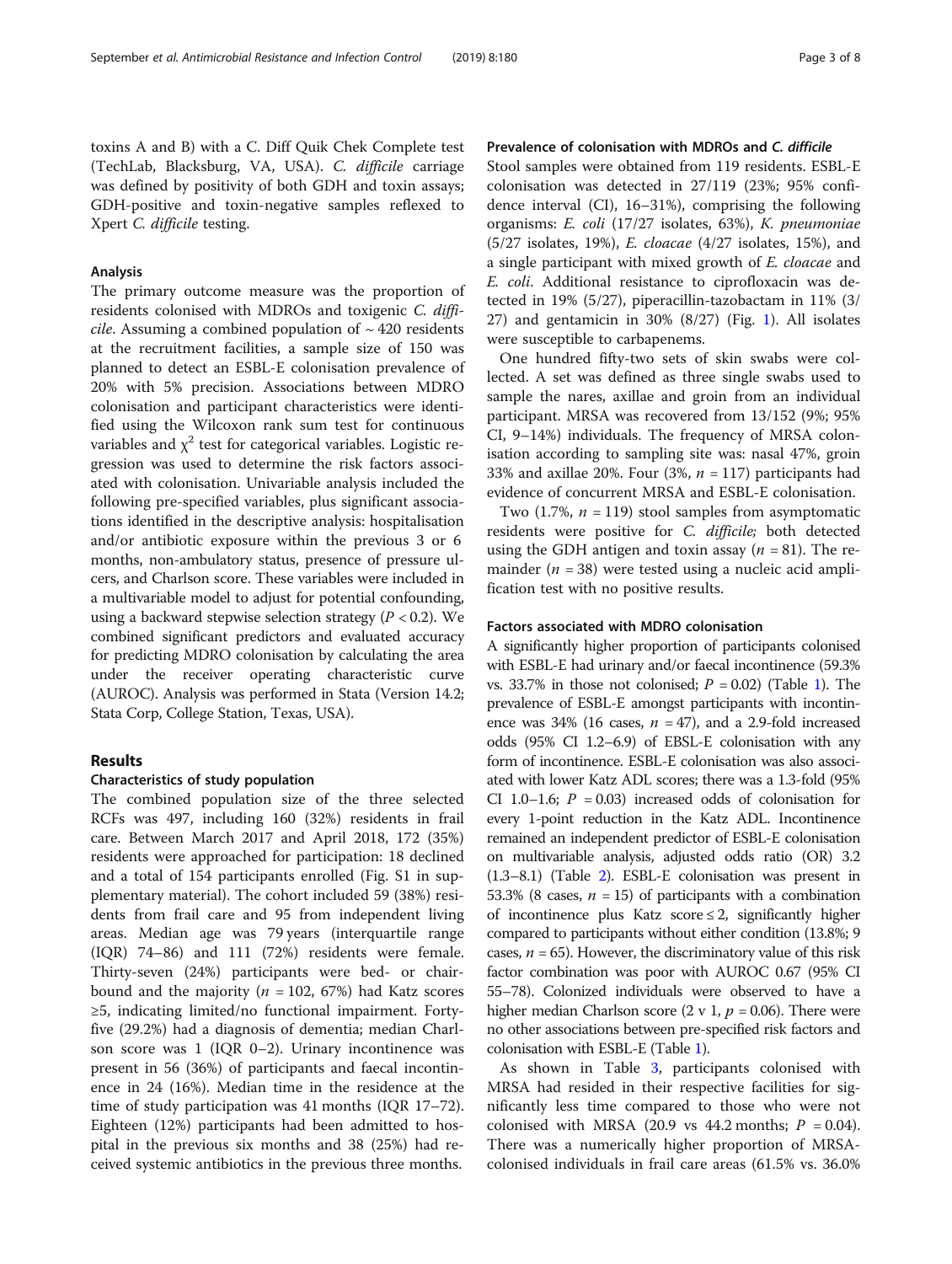<span id="page-3-0"></span>

in independent living areas;  $P = 0.07$ ). The prevalence of MRSA colonisation amongst those in frail care was 13.8% (8 cases,  $n = 58$ ), a non-significant 2.8-fold (95%) CI, 0.9–9.2) increased odds of MRSA compared with participants residing in independent living areas. Multivariable analysis was not performed for MRSA colonisation because of low case numbers.

# **Discussion**

Determining the prevalence of colonisation with MDROs and C. difficile amongst RCF residents is important to inform

empiric antibiotic selection and infection control practices. In South Africa, guidelines for managing RCF residents with infection are not based on local data, and this knowledge gap formed the rationale for the present study. We found that amongst 154 residents at three RCFs in Cape Town, the prevalence of ESBL-E and MRSA colonisation was 23 and 8%, respectively. C. difficile carriage was uncommon, identified in only two participants. Urinary or faecal incontinence and poor functional status were associated with ESBL-E carriage, and there was a trend towards increased risk of MRSA colonisation amongst residents in frail care.

| <b>Table 1</b> Associations with ESBL-E colonisation |  |
|------------------------------------------------------|--|
|------------------------------------------------------|--|

|                                                                 | Colonised ( $n = 27$ ) | Not colonised ( $n = 92$ ) | Prevalence ESBL-E (%) | $P$ -value |
|-----------------------------------------------------------------|------------------------|----------------------------|-----------------------|------------|
| Facility                                                        |                        |                            |                       |            |
| Facility 1                                                      | 15 (55.6)              | 33 (35.9)                  | 31.2                  | 0.109      |
| Facility 2                                                      | 12 (44.4)              | 53 (57.6)                  | 18.5                  |            |
| Facility 3                                                      | 0(0)                   | 6(6.5)                     | $\circ$               |            |
| Time in facility, months                                        | 43.9 (22.9-65.2)       | 40.7 (14.3-73.6)           | <b>NA</b>             | 0.992      |
| Frail care resident                                             | 12 (44.4)              | 26 (28.3)                  | 31.6                  | 0.113      |
| Any incontinence                                                | 16(59.3)               | 31 (33.7)                  | 34.0                  | 0.017      |
| Hospital exposure in last 6 months                              | 10(37.0)               | 21(22.8)                   | 32.3                  | 0.139      |
| Systemic antibiotic exposure last 3 months                      | 8(29.6)                | 18 (20.0)                  | 30.8                  | 0.291      |
| Previous positive culture from a clinical specimen <sup>a</sup> | 7 $(36.8)^{b}$         | 20 $(39.2)^c$              | 25.9                  | 0.856      |
| Bedbound or chair-bound                                         | 9(33.3)                | 17 (18.5)                  | 34.6                  | 0.100      |
| Katz score                                                      | $6(2-6)$               | $6(4-6)$                   | NA.                   | 0.048      |
| Dementia                                                        | 10(37.0)               | 20(21.7)                   | 33.3                  | 0.107      |
| Charlson index score                                            | 2, (1, 2)              | 1, (1, 2)                  | NA                    | 0.058      |
| Currently using PPI                                             | 8(29.6)                | 19 (70.4)                  | 19.6                  | 0.090      |

Data are median (IQR) or n (percent). PPI, proton pump inhibitor

a. Includes microbiological evidence of S. aureus, Enterobacteriaceae, C. difficile

 $b.n = 19$  $c.n = 51$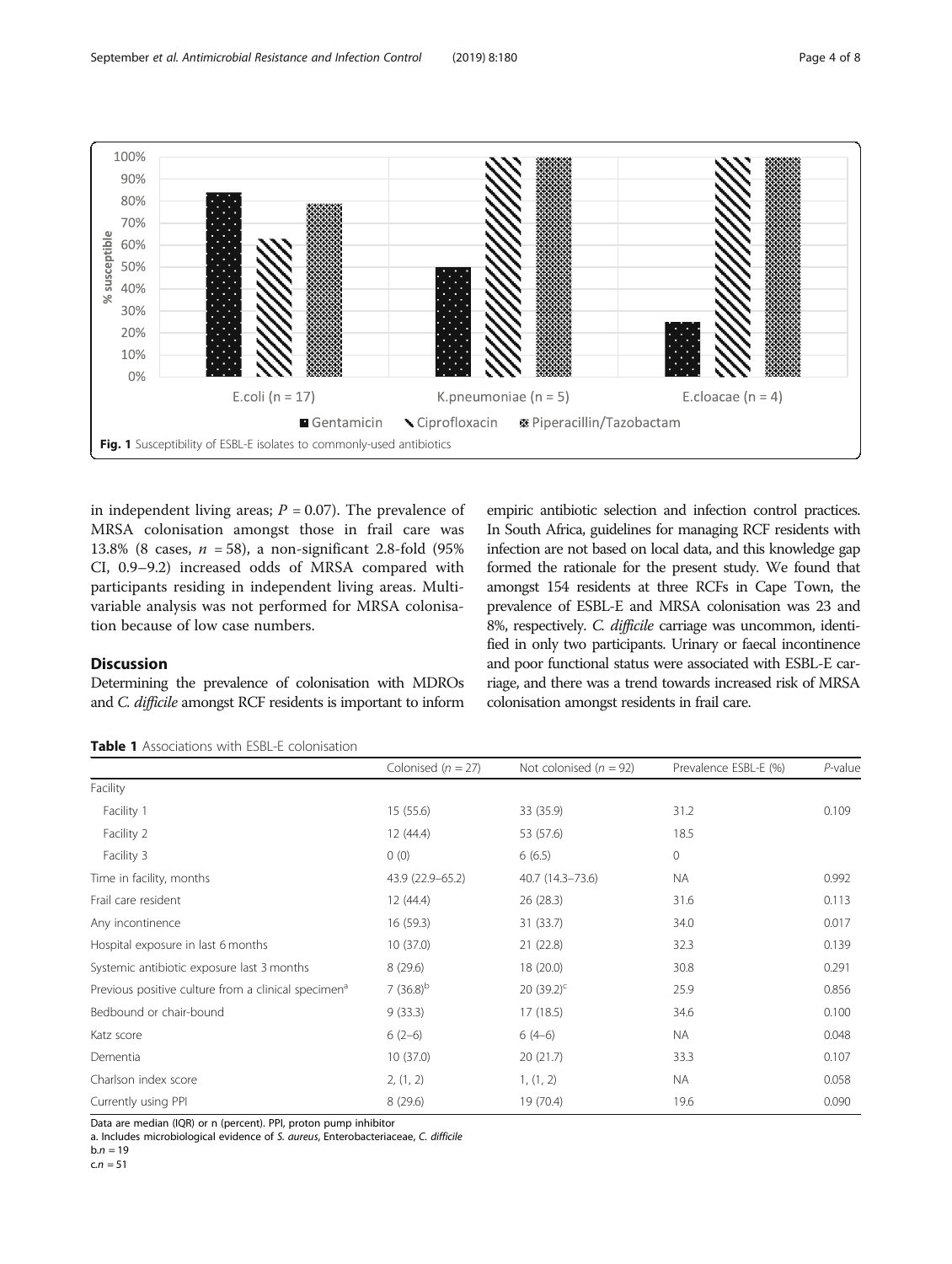<span id="page-4-0"></span>

|                                            | Univariable         |           | Multivariable ( $n = 117$ ) |           |  |
|--------------------------------------------|---------------------|-----------|-----------------------------|-----------|--|
| Parameter                                  | Odds ratio (95% CI) | $P$ value | Odds ratio (95% CI)         | $P$ value |  |
| Any incontinence                           | $2.9(1.2-6.9)$      | 0.019     | $3.2(1.3-8.1)$              | 0.013     |  |
| Katz ADL                                   | $1.3(1.0-1.6)$      | 0.027     |                             |           |  |
| Systemic antibiotic exposure last 3 months | $1.7(0.6-4.5)$      | 0.294     |                             |           |  |
| Hospital exposure in last 6 months         | 1.9 (0.8–4.9)       | 0.143     | $2.0(0.8-5.5)$              | 0.154     |  |
| Non-ambulatory                             | $2.2(0.8-5.7)$      | 0.105     |                             |           |  |
| Charlson score                             | $1.4(0.9-2.2)$      | 0.119     |                             |           |  |

Katz ADL score, antibiotic exposure, non-ambulatory status, and Charlson score were dropped from the multivariable model due to P-value exceeding including pre-defined inclusion threshold ( $P < 0.2$ ). Presence of pressure ulcers was not included as a predictor due to insufficient data ( $n = 4$ )

There is a large amount of variability in published MDRO prevalence amongst long-term care facility residents. Estimates of ESBL-E colonisation in European series ranged between 4 and 64% [\[8](#page-6-0), [9](#page-6-0), [16](#page-6-0), [21](#page-7-0)], similar to reports from the US [[4,](#page-6-0) [15](#page-6-0)]. The wide range in prevalence is likely due to heterogeneity in study population. For example, inconsistent definitions of 'long-term care facility' are applied, some of which encompass acute care step down facilities expected to have higher prevalence of MDROs compared with RCFs, where residents are less sick and have less exposure to antibiotics [[22](#page-7-0)–[24](#page-7-0)]. ESBL-E colonisation was detected in 12% of residents  $(n = 119)$  in 3 residential aged care facilities in Australia [[25\]](#page-7-0). Similar to our study the majority of residents were highly mobile and no association between recent antibiotic use, length of stay, urinary catheterisation, presence of diarrhoea and ESBL-E colonisation was found.

The reported rates of *C. difficile* were also very low  $(1\%)$ , as in our study. In Belfast, Ireland, very high rates of ESBL-E colonisation (40%) were reported from 294 residents across 16 nursing homes; in contrast to our study, residents generally had high exposure to systemic antibiotic therapy, which was a significant risk factor for colonisation with ESBL-E [\[26\]](#page-7-0).

These observations support our hypothesis that the local prevalence of colonisation in RCFs would be similar to that in high income settings. This high prevalence of ESBL-E colonisation (23%), plus additional resistance to ciprofloxacin (18%) amongst residents from RCFs in Cape Town suggests risk of treatment failure with the use of third generation cephalosporins and quinolones for common infection syndromes such as urinary tract infection and pneumonia.

Our findings are consistent with others showing Gram-negative bacteria to be the most prevalent multi-

| Colonised ( $n = 13$ ) | Not colonised ( $n = 139$ ) | Prevalence of MRSA (%) | P-value |  |  |  |  |
|------------------------|-----------------------------|------------------------|---------|--|--|--|--|
|                        |                             |                        |         |  |  |  |  |
| 6(46.2)                | 55 (39.6)                   | 9.8                    | 0.167   |  |  |  |  |
| 5(38.5)                | 78 (56.1)                   | 6.0                    |         |  |  |  |  |
| 2(15.4)                | 6(4.3)                      | 25.0                   |         |  |  |  |  |
| 20.9 (17.3-36.4)       | 44.2 (17.6-76.7)            | <b>NA</b>              | 0.042   |  |  |  |  |
| 8(61.5)                | 50(36.0)                    | 13.0                   | 0.070   |  |  |  |  |
| 5(38.5)                | 57 (41.0)                   | 8.1                    | 0.858   |  |  |  |  |
| 2(15.4)                | 39 (28.1)                   | 4.9                    | 0.325   |  |  |  |  |
| 3(25.0)                | 35(25.6)                    | 7.9                    | 0.967   |  |  |  |  |
| 4 $(50)^b$             | 33 $(40.2)^{c}$             | 10.8                   | 0.592   |  |  |  |  |
| 5(38.5)                | 32 (23.0)                   | 13.5                   | 0.215   |  |  |  |  |
| $5.5(4-6)$             | $6(3-6)$                    | <b>NA</b>              | 0.766   |  |  |  |  |
| 4(30.8)                | 41 (29.5)                   | 8.9                    | 0.923   |  |  |  |  |
| $1(0-2)$               | $1(0-2)$                    | <b>NA</b>              | 0.848   |  |  |  |  |
| 3(23.1)                | 10(76.9)                    | 8.1                    | 0.701   |  |  |  |  |
|                        |                             |                        |         |  |  |  |  |

Table 3 Associations with MRSA colonisation

Data are median (IQR) or n (percent). PPI Proton pump inhibitor

a. Includes microbiological evidence of S. aureus, Enterobacteriaceae, C. difficile

b.  $n = 8$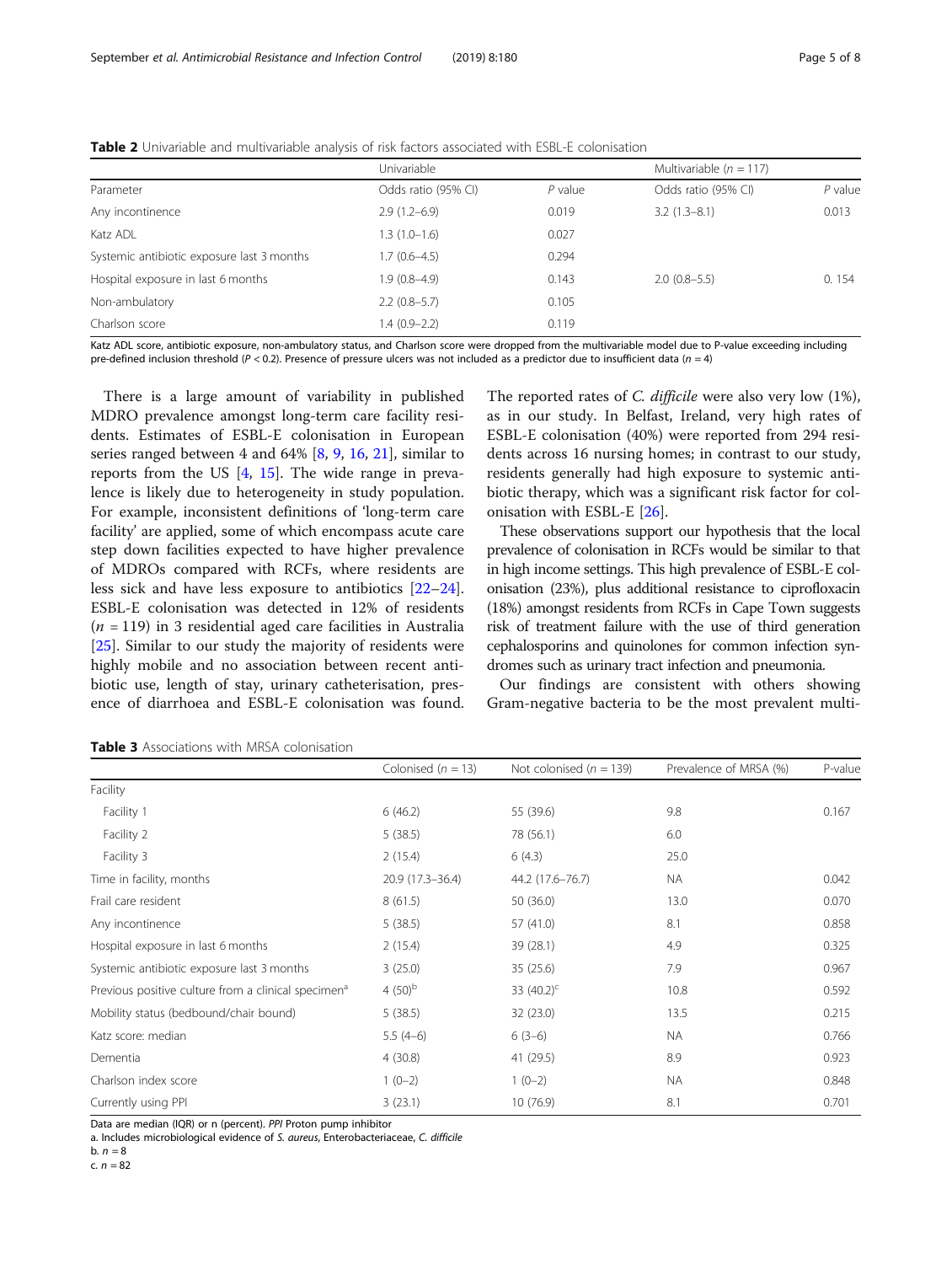resistant pathogens recovered from RCF residents. For example, a cross-sectional study at a large LTCF in Boston found that 51% of sampled residents  $(n = 84)$  were colonised with multi-drug resistant Gram-negative bacteria compared to MRSA in 28% and vancomycinresistant enterococci in 4% [[4](#page-6-0)]. A longitudinal study conducted at a LTCF in Northern Ireland demonstrated similar results, with half of included residents ( $n = 64$ ) positive for ESBL-E and a quarter for MRSA [\[16](#page-6-0)].

Poor functional status (i.e. residents requiring assistance with ADLs) and impaired mobility, with or without dementia, have been identified as significant factors for ESBL-E and MRSA colonisation [[9](#page-6-0)]. In our study poor functional status (i.e those with a low Katz ADL score) and any form of incontinence were significantly associated with ESBL-E colonisation. The prevalence of ESBL-E colonisation with the combination of incontinence and Katz score  $\leq$  2 was high (53%), but had poor discriminatory value. Similar observations have been reported from high-income countries. In a study from Melbourne, Australia, where 115 residents from 4 facilities were screened, faecal incontinence and significant functional dependence (low Katz ADL score) were also shown to be major factors for colonisation with MDROs [\[27](#page-7-0)]. Similar predictors for MDR Gram-negative colonisation were found in a LTCF cohort in Boston: faecal incontinence, need for assistance with ADLs, advanced dementia and residing in units where more intensive nursing care was provided [[4\]](#page-6-0). These factors may lead to higher levels of staff contact which result in cross-transmission [\[10](#page-6-0)]. It has been suggested that intensified infection prevention and control (IPC) measures, such as wearing of gowns and gloves by healthcare workers [\[28](#page-7-0)] and enhanced hygiene practices should be implemented for residents at high risk for MDRO colonisation [\[29](#page-7-0)]. Screening for ESBL-E and isolation of carriers outside of outbreak settings is controversial, and more evidence is required to understand the impact of this strategy to prevent transmission [\[30](#page-7-0)].

A comparatively low prevalence of MRSA colonisation (9%) was seen in our cohort, in contrast to studies in high income settings where MRSA prevalence ranged between 16 and 50% in various LTCF populations [\[31\]](#page-7-0). This discrepancy may be a consequence of circulating epidemic MRSA strains in the United States [\[34\]](#page-7-0), which has not been the case in South Africa [[35](#page-7-0)]. Shorter median time spent in RCFs was associated with MRSA colonisation in our study (20.9 versus 44.2 months for those not colonised). This may have been a chance finding due to low case numbers, and is susceptible to confounding factors which could not be adjusted for, such as visits to acute care facilities, which increases risk of MRSA acquisition [[15](#page-6-0)], and differences in antibiotic therapy and IPC practices of attending physicians. There was a trend towards higher MRSA colonisation amongst residents in frail care; this has been observed in other settings and is possibly related to more frequent use of invasive medical devices, chronic wounds, and antibiotic exposure in this population [\[36\]](#page-7-0).

CDI is endemic in RCFs in high income countries with incidence rates of 2.3 cases/10,000 resident days re-ported [\[37\]](#page-7-0). In contrast, only  $2/119$  (< 2%) samples were positive for C. difficile in our study. Studies at a Cape Town tertiary hospital found that 9–16% of acute diarrhoeal illnesses were associated with C. difficile infection, and the annual incidence of hospital-acquired diarrhoea was much lower compared to high income countries [[38,](#page-7-0) [39\]](#page-7-0). These observations reflect the wide prevalence ranges for C. difficile which has a complex epidemiology across different settings, influenced by strain type, infection control and prescribing practices [\[40](#page-7-0)–[42](#page-7-0)]. Active surveillance for carriers of toxigenic C. difficile has been advocated in high burden settings [[43](#page-7-0)], but our findings suggest this may not be necessary in South African RCFs.

Our study has several limitations. As a result of limited resources we could not recruit residents from all RCFs in Cape Town, and selected a subset on the basis of representative demographics. Further limiting generalisability, we were unable to include all residents from the three participating facilities, and there were imbalances in number of participants across the RCFs. Although we generated randomised lists of residents at each facility, there is inherent bias in the recruitment process, and residents with MDRO colonisation may have been systematically excluded. We attempted to preferentially enrol residents in frail care areas in order to capture the highest risk group, but consent was more challenging in this population, skewing the sample towards independent living and less functional impairment. Our power to detect associations with MDRO colonisation was limited by low prevalence of MRSA colonisation, and because only 77% (119/154) of participants were willing to provide stool samples for ESBL-E screening. Although reliable systems were in place to collect clinical data, antibiotic exposure may have been underestimated as medications received during hospital admissions and clinic/general practitioner visits were incompletely documented. Finally, data collection occurred over a prolonged period due to logistic limitations and this may have influenced our results as colonisation prevalence is known to change over time [\[44](#page-7-0)].

# Conclusions

Notwithstanding these limitations, our survey demonstrated a relatively high prevalence of colonisation with MDROs, particularly ESBL-E, but low C. difficile carriage amongst residents of RCFs in Cape Town, South Africa.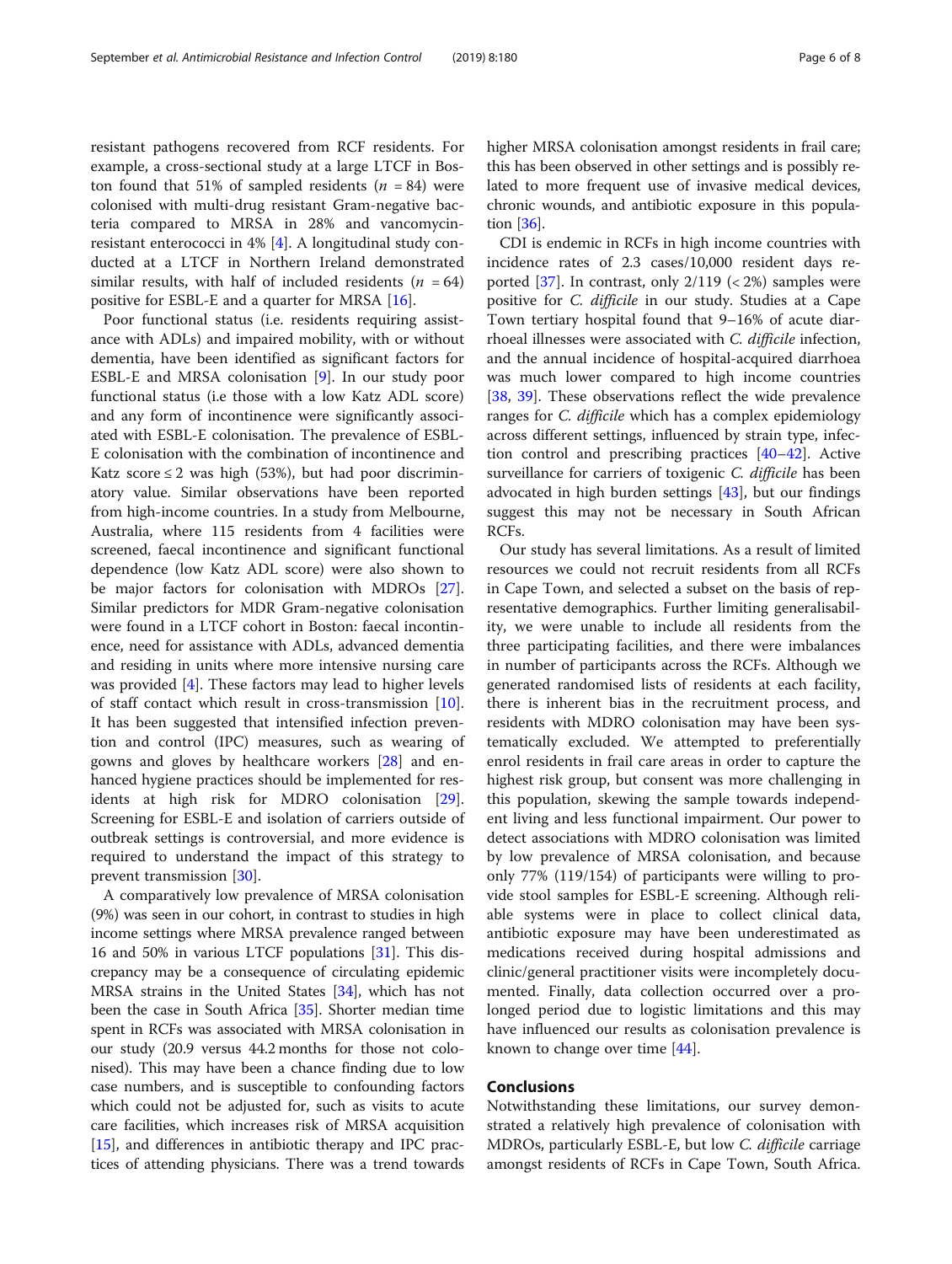<span id="page-6-0"></span>This has important implications for practice, including review of local antibiotic prescribing guidelines to ensure appropriate initial therapy for RCF residents. Crucially, IPC interventions such as improved healthcare worker hand hygiene and barrier nursing, as well as antibiotic stewardship, should be implemented, and possibly targeted at higher risk residents, including those with incontinence and lower functional status, to interrupt the transmission of MDROs in RCFs.

#### Acknowledgements

We would like to thank Colleen Roux at the Cape Peninsula Organisation for the Aged (CPOA) for allowing access to their facilities and for supporting this study. We are very grateful to Denese Jonkers and Gloria Mhlambo at Arcadia Place and Nodoza Msadu at Avondrust. Our sincere thanks also to Harris Burman, Timo Freeth, Ingrid Zass, and Colette Longworth at Highlands House. We thank staff at the Groote Schuur Hospital NHLS microbiology laboratory for their assistance with study specimens.

#### Authors' contributions

JS contributed to the protocol, collected data, assisted with analysis, wrote the first draft of the manuscript; LG assisted with protocol development and edited the manuscript; KM assisted with data analysis; PN supervised the microbiological testing; CF and NdJ collected data; MM contributed to protocol development and edited the manuscript; SW conceived the study, developed the protocol, obtained funding, analysed data, edited the manuscript. All authors read and approved the final manuscript.

#### Funding

This work was supported by research grants from the Federation of Infectious Diseases Societies of Southern Africa-GlaxoSmithKline as well as the International Society for Infectious Diseases. SW is supported by the European & Developing Countries Clinical Trials Partnership (Grant number CDF1018) and Wellcome Trust (Grant number 203135/Z/16/Z). The funders had no role in study design; in the collection, analysis and interpretation of data; in the writing of the report; and in the decision to submit the article for publication.

#### Availability of data and materials

The datasets used and/or analysed during the current study are available from the corresponding author on reasonable request.

#### Ethics approval and consent to participate

The study was approved by the University of Cape Town Human Research Ethics Committee (reference number 806/2016). Residents (or their legal representative where appropriate) expressing interest in participating provided written/telephonic informed consent prior to enrolment.

#### Consent for publication

Not applicable.

### Competing interests

The authors declare that they have no competing interests.

#### Author details

<sup>1</sup>Department of Medicine, University of Cape Town, Cape Town, South Africa. <sup>2</sup>Samson Institute for Ageing Research. Institute of Ageing in Africa, University of Cape Town, Cape Town, South Africa. <sup>3</sup> Division of Medical Microbiology, University of Cape Town, Cape Town, South Africa. <sup>4</sup>Division of Infectious Diseases and HIV Medicine, University of Cape Town, Cape Town, South Africa. <sup>5</sup>Wellcome Centre for Infectious Diseases Research in Africa, University of Cape Town, Cape Town, South Africa.

#### Received: 27 August 2019 Accepted: 4 November 2019 Published online: 19 November 2019

#### References

- 1. Michael CA, Dominey-Howes D, Labbate M. The Antimicrobial Resistance Crisis: Causes, Consequences, and Management. Frontiers in Public Health. 2014;2(145).
- 2. Collignon P, Beggs JJ, Walsh TR, Gandra S, Laxminarayan R. Anthropological and socioeconomic factors contributing to global antimicrobial resistance: a univariate and multivariable analysis. Lancet Planet Health. 2018;2(9):e398– 405.
- 3. Brink A, Feldman C, Duse A, Gopalan D, Grolman D, Mer M, et al. Guideline for the management of nosocomial infections in South Africa. Southern African Journal of Epidemiology and Infection. 2015;21(4):152–60.
- 4. Pop-Vicas A, Mitchell SL, Kandel R, Schreiber R, D'Agata EM. Multidrugresistant gram-negative bacteria in a long-term care facility: prevalence and risk factors. J Am Geriatr Soc. 2008;56(7):1276–80.
- 5. Casadevall A, Pirofski LA. Host-pathogen interactions: basic concepts of microbial commensalism, colonization, infection, and disease. Infect Immun. 2000;68(12):6511–8.
- 6. Donskey CJ. The role of the intestinal tract as a reservoir and source for transmission of nosocomial pathogens. Clin Infect Dis. 2004;39(2):219–26.
- 7. Pacio GA, Visintainer P, Maguire G, Wormser GP, Raffalli J, Montecalvo MA. Natural history of colonization with vancomycin-resistant enterococci, methicillin-resistant Staphylococcus aureus, and resistant gram-negative bacilli among long-term-care facility residents. Infect Control Hosp Epidemiol. 2003;24(4):246–50.
- 8. Hogardt M, Proba P, Mischler D, Cuny C, Kempf VA, Heudorf U. Current prevalence of multidrug-resistant organisms in long-term care facilities in the Rhine-Main district, Germany, 2013. Euro surveillance. 2015;20(26).
- 9. March A, Aschbacher R, Dhanji H, Livermore DM, Bottcher A, Sleghel F, et al. Colonization of residents and staff of a long-term-care facility and adjacent acute-care hospital geriatric unit by multiresistant bacteria. Clin Microbiol Infect. 2010;16(7):934–44.
- 10. Gorrie CL, Mirceta M, Wick RR, Judd LM, Wyres KL, Thomson NR, et al. Antimicrobial resistant Klebsiella pneumoniae carriage and infection in specialized geriatric care wards linked to acquisition in the referring hospital. Clinical infectious diseases. 2018.
- 11. Rodriguez C, Taminiau B, Korsak N, Avesani V, Van Broeck J, Brach P, et al. Longitudinal survey of Clostridium difficile presence and gut microbiota composition in a Belgian nursing home. BMC Microbiol. 2016;16(1):229.
- 12. Yu H, Baser O, Wang L. Burden of Clostridium difficile-associated disease among patients residing in nursing homes: a population-based cohort study. BMC Geriatr. 2016;16(1):193.
- 13. National Department of Health: Republic of South Africa. Surveillance for antimicrobial resistance and consumption of antibiotics in South Africa. Pretoria; 2018.
- 14. Fried LP, Ferrucci L, Darer J, Williamson JD, Anderson G. Untangling the concepts of disability, frailty, and comorbidity: implications for improved targeting and care. The Journals of Gerontology. 2004;59(3):M255–M63.
- 15. Bonomo RA. Multiple antibiotic-resistant bacteria in long-term-care facilities: an emerging problem in the practice of infectious diseases. Clin Infect Dis. 2000;31(6):1414–22.
- 16. Ludden C, Cormican M, Vellinga A, Johnson JR, Austin B, Morris D. Colonisation with ESBL-producing and carbapenemase-producing Enterobacteriaceae, vancomycin-resistant enterococci, and meticillinresistant Staphylococcus aureus in a long-term care facility over one year. BMC Infect Dis. 2015;15(1):168.
- 17. Toubes E, Singh K, Saghal N, Trenholme G, Weinstein RA, Russell L, et al. Risk factors for antibiotic-resistant infection and treatment outcomes among hospitalized patients transferred from long-term care facilities: does antimicrobial choice make a difference? Clin Infect Dis. 2003;36(6):724–30.
- 18. Arik G, Varan HD, Yavuz BB, Karabulut E, Kara O, Kilic MK, et al. Validation of Katz index of independence in activities of daily living in Turkish older adults. Arch Gerontol Geriatr. 2015;61(3):344–50.
- 19. Boustani M, Callahan CM, Unverzagt FW, Austrom MG, Perkins AJ, Fultz BA, et al. Implementing a screening and diagnosis program for dementia in primary care. J Gen Intern Med. 2005;20(7):572–7.
- 20. Bradford A, Kunik ME, Schulz P, Williams SP, Singh H. Missed and delayed diagnosis of dementia in primary care: prevalence and contributing factors. Alzheimer Dis Assoc Disord. 2009;23(4):306–14.